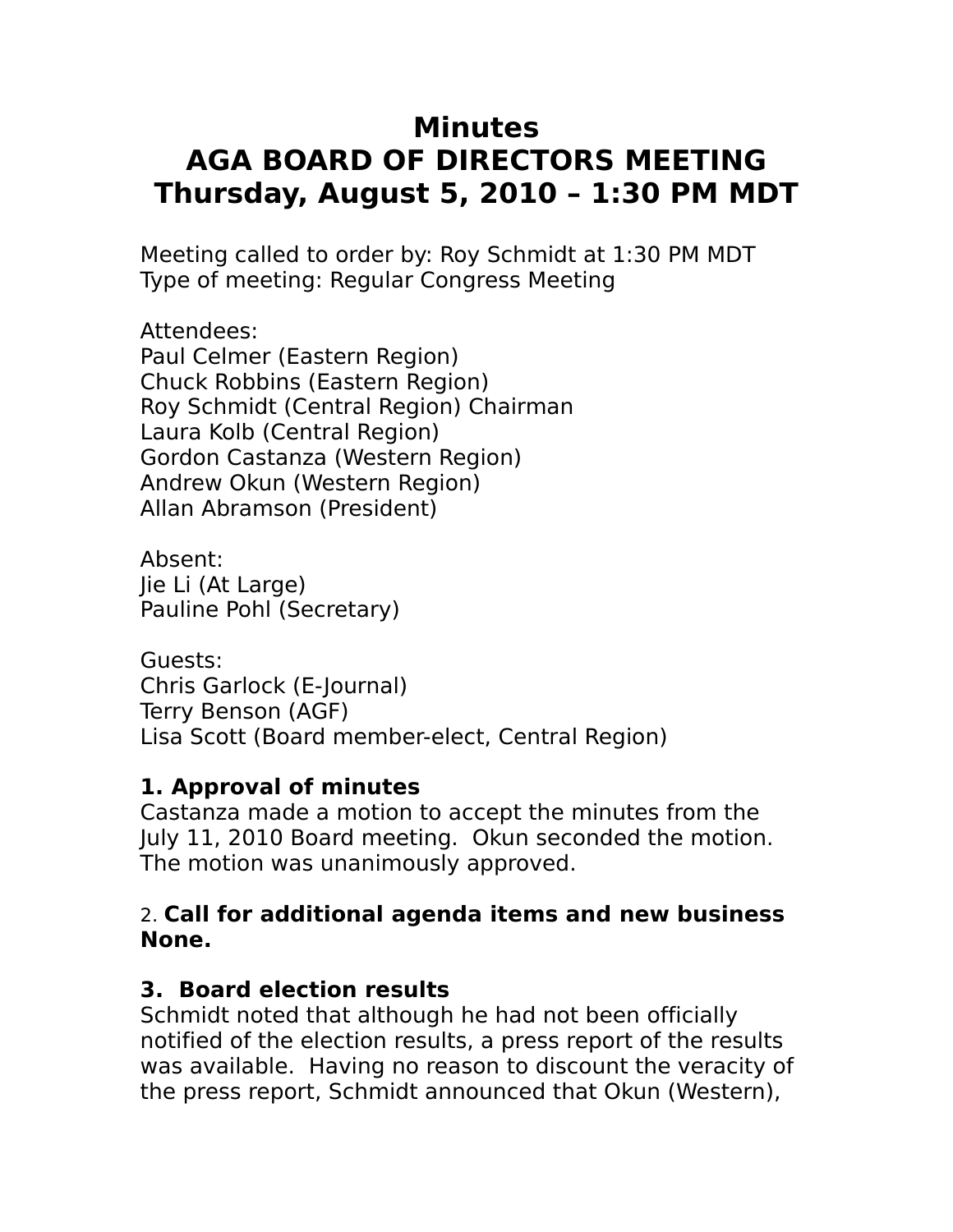Robbins (Eastern), and Li (At-Large) had been re-elected as Board members, and Scott (Central) had won election over Schmidt and Smith. Schmidt extended his congratulations to all and expressed his hope that all would serve diligently for the good of the AGA.

# **3. Old Business: 2011 Budget Proposal**

Schmidt asked Abramson to summarize major points of revision from the last version of the budget. Abramson noted that a commentary on the budget had been sent to all Board members prior to the meeting. He said that the major change was a reduction in travel expense for the WAGC for both the contestant and the E-Journal. Schmidt called attention to some brief comments sent by Schmidt to Board members and the President a few hours before the meeting. In those comments, he proposed that the travel funds for the E-Journal should not be cut because the coverage of the WAGC is of benefit to all members. Schmidt asked Castanza for his views on the budget, since Castanza would have to leave the meeting early to attend to his duties as game recorder. Castanza said that he concurred with Schmidt's stand on the E-Journal travel funds.

Abramson expressed his concern that the additional expenditure, while attractive, was still deficit spending. Cuts would have to be made somewhere to free funds for WAGC travel. A number of alternatives were discussed:

- a. Okun asked about the expense of producing the Yearbook. He said that distributing the Yearbook electronically would save enough money (\$15,000) to cover the entire deficit.
- b. Garlock responded that he felt members had only one physical benefit of membership, and that was the printed copy of the Yearbook. Members could be surveyed about acceptance of an electronic version, but it would be likely that many members would want the printed copy.
- c. Schmidt suggested distributing a PDF version of the Yearbook with linked games, etc., on CD, which would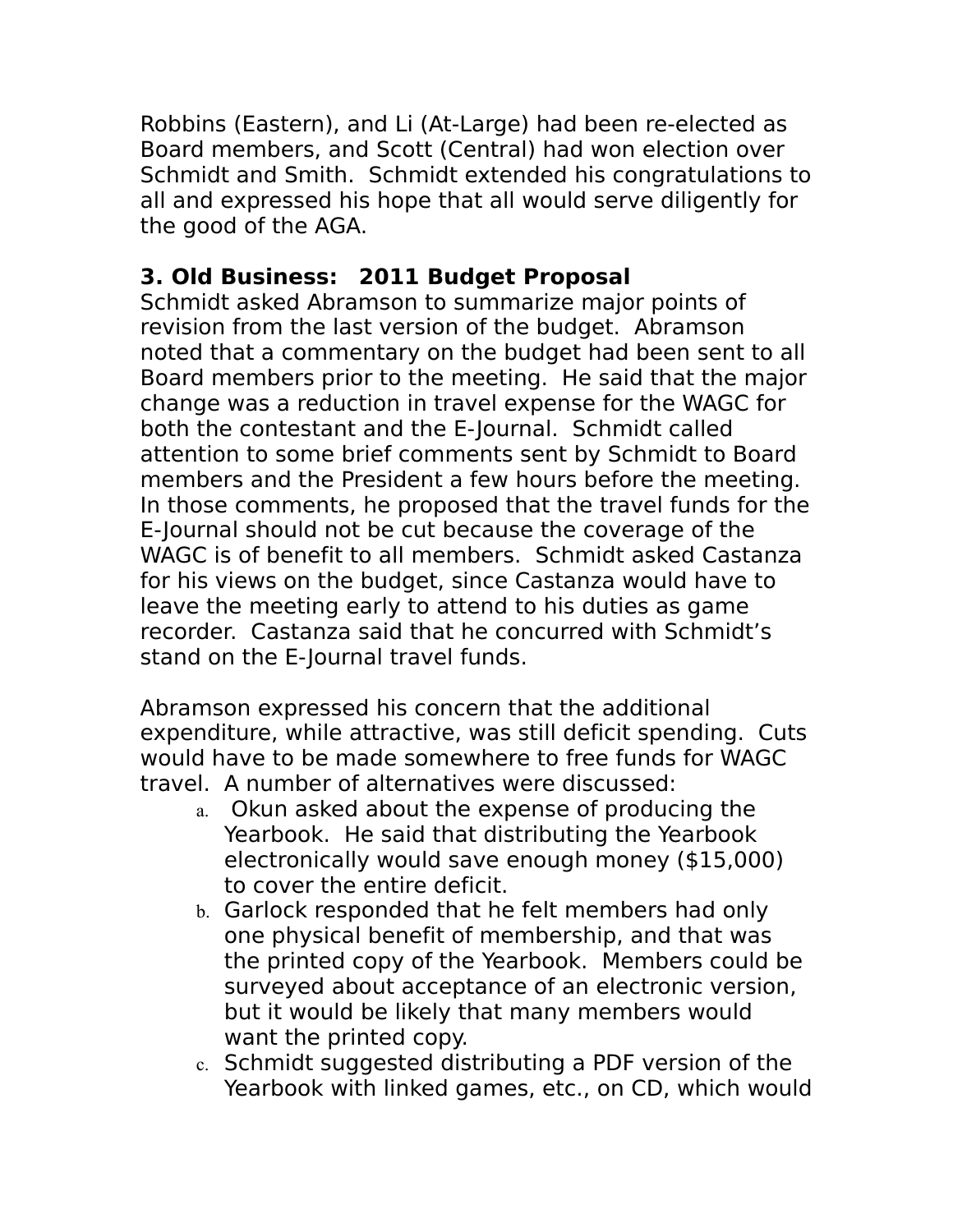be one-tenth of the cost to produce and also cheaper to mail. Garlock did not believe this solution would be practical. Okun said that a CD version of the Yearbook would have a lot of enhanced content, and could be offered as the alternative to downloading the PDF, rather than receiving a monochrome printed copy that was not interactive.

d. Garlock proposed surveying the membership to get an idea of their reception of electronic distribution. He said that if half the members wanted a printed copy of the Yearbook, production cost would not be halved, but perhaps cut by one-fourth, due to "first copy" costs.

Schmidt asked about the negative sum for last year's budget. Abramson reminded Schmidt that accounting for the AGA was on a fiscal-year cash basis, so the deficit could not be carried over. Rather, the deficit is automatically covered by drawing on the Reserves. Schmidt acknowledged the accounting practice, and noted that if the 2009 Congress surplus had been received in a more timely manner, the deficit would have been erased. Abramson stated that the 2010 Congress funds were still being analyzed, so the impact on the 2011 budget is still unknown. He believed that Karen was taking some cost-cutting measures, since attendance at the Congress was about 10 people short of break-even. But even with the cost-cutting measures, the AGA would still have to make good on the guaranteed \$2,000 chapter benefit. Results of the financial analysis would be available in a week or so after the Congress. Castanza remarked that since the estimated impact of the Congress on the budget would be available in a couple of weeks, that the approval of the budget should be postponed until all information was available.

Castanza made a motion to table the budget proposal until a special meeting of the Board could be held, in about two weeks. Robbins seconded the motion. Without any further discussion, the motion passed unanimously. Schmidt noted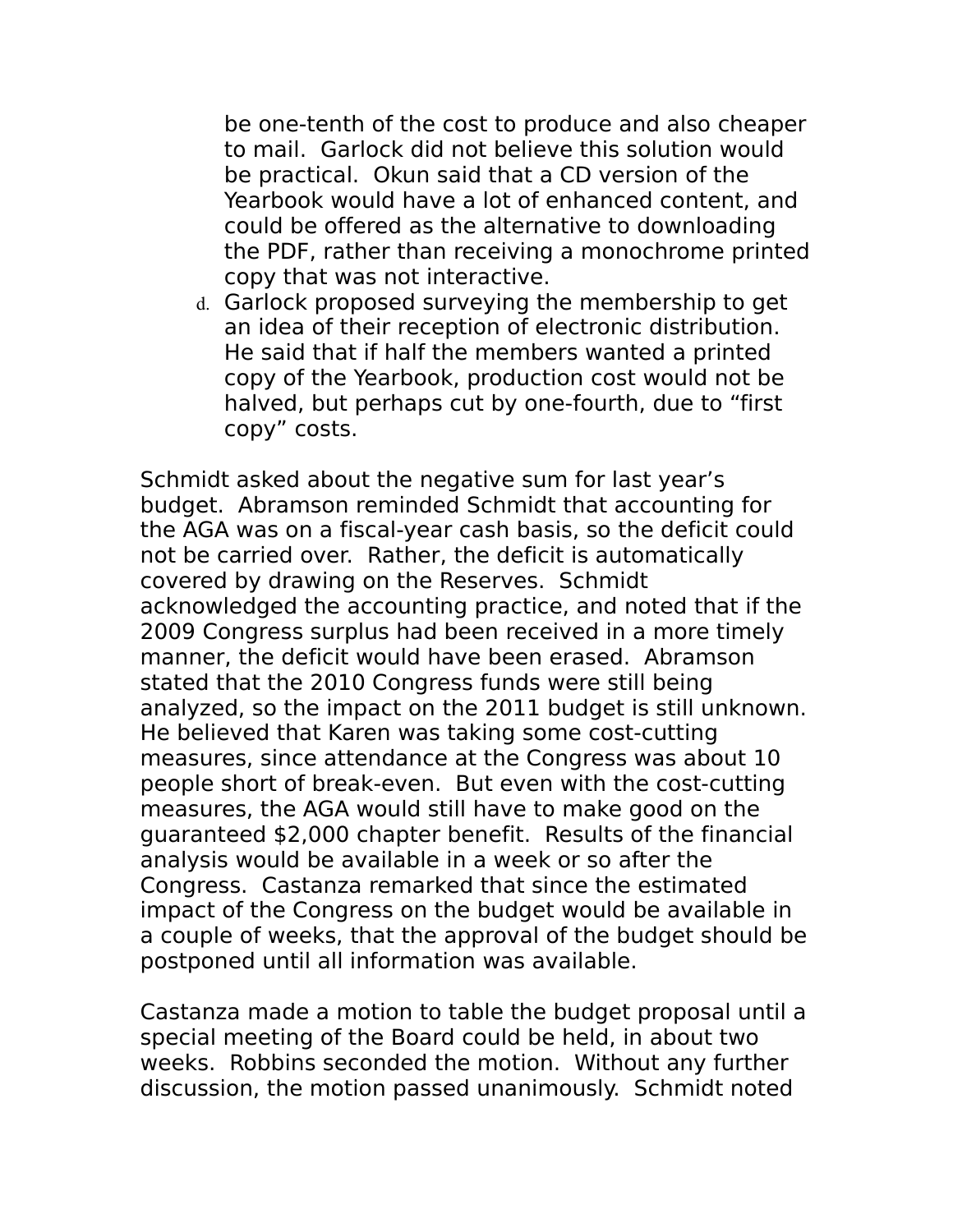that just before adjournment, dates would be need to be set for two meetings: the special meeting just approved, and the regular September meeting of the Board.

Abramson stated that one other item would need to be considered for the budget: a \$1,000 shortfall for the Eastern Go Camp. Terry Benson, in his capacity as AGF President, requested to speak to the Board on this issue. Benson was concerned about the chilling effect not covering this shortfall would have on future camp proposals. He also observed that there is the fundamental question of whether the AGA should be financially responsible for such activities. He suggested that for this item, and perhaps for other funding, the AGF might aid the AGA in soliciting donations, as had been done for the WMSG. Schmidt said he was encouraged by Benson's suggestion, and that the AGF should have a representative at the next regular Board meeting in September to further discuss the support of the Go Camps.

Schmidt suggested that since further budget discussions would be held during the special meeting, that this business item should be closed for now. Abramson offered to remain after adjournment to discuss the budget proposal with any interested parties other than the Board.

### **4. New Business**

None

### **5. Establish time and date of next meeting**

A special meeting of the Board to finalize the FY2011 budget was set for Sunday, August 22, at 8 pm EDT. The next regular Board meeting was set for Sunday, September 12, at 8 pm EDT.

## **6. Adjourn**

Okun made a motion to adjourn the meeting. Robbins seconded the motion. The vote was unanimous. The meeting adjourned at 2:25